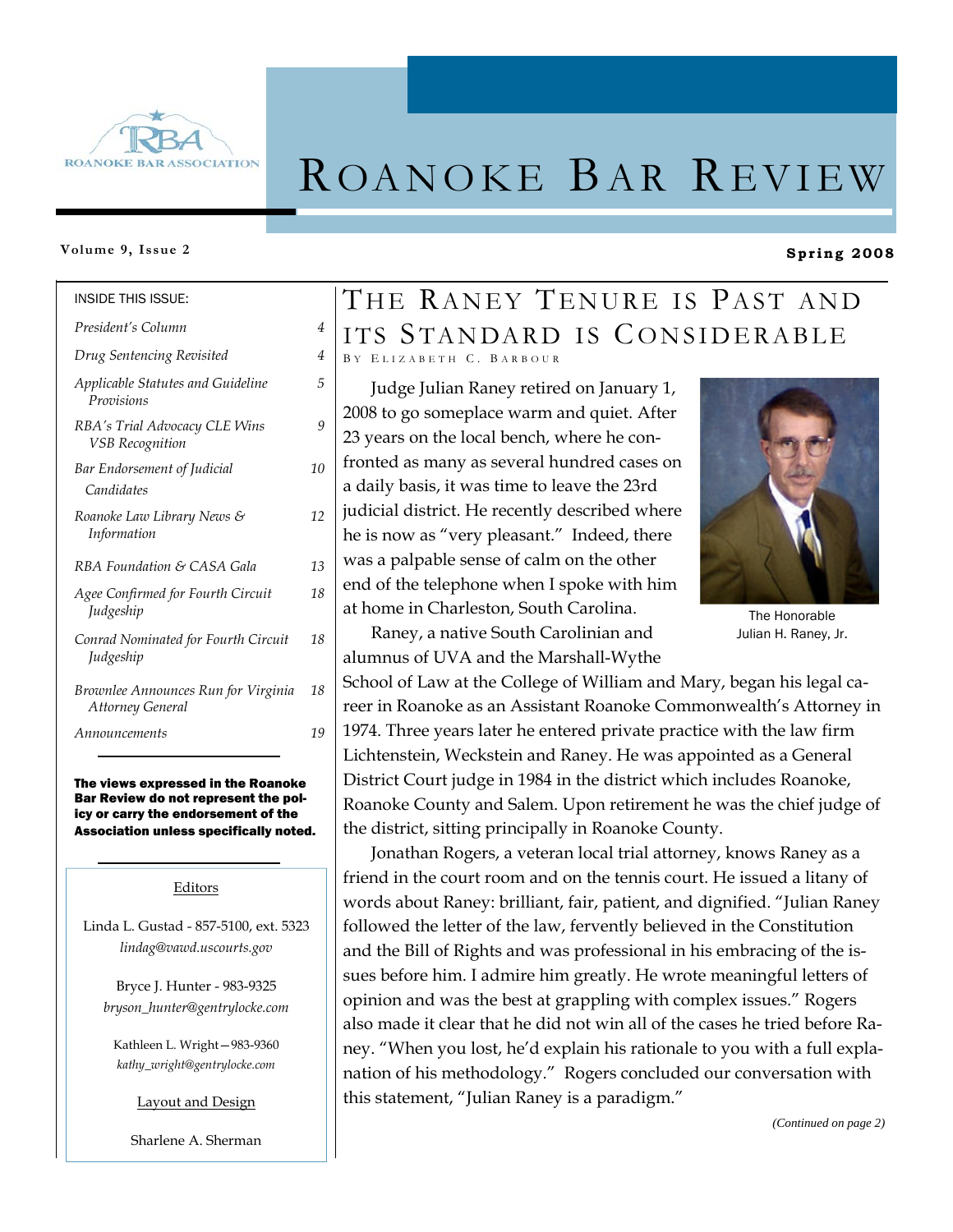# THE RANEY TENURE IS PAST AND ITS STANDARD IS CONSIDERABLE

*(Continued from page 1)* 

Further comments from Raney's colleagues unequivocally illustrate the extraordinary mark his tenure leaves on the local judicial landscape. Judge William Broadhurst, of the Roanoke City Circuit Court, comments, "Judge Julian H. Raney's service and example was the proverbial rising tide that floated all boats in the General District Court. When I think of him I am reminded of a quote from Virginia Supreme Court Justice Alex M. Harman Jr., who once wrote to an aspiring General District Court judge 'Always remember that 90% of the people have their only contact with the court system at the level where you will sit. As the representative of that system you will, to a large extent, determine the reputation and public image of that system.' Judge Raney's service on our General District Court contributed immensely to the 'reputation and public image of that system,' both in the mind of the public (as substantiated by opinion polls conducted by the Supreme Court) and certainly among his professional colleagues. His humility cloaked an extraordinary intellect and a masterful sense of people. He understood that the American experiment required 'law' to take priority over 'order,' and he combined his keen understanding of both with a profound concern for the common good."

Raney mentioned in an email that followed our interview, "I regret that as a nonresident of Virginia the Chief Justice of the Supreme Court prohibits my sitting as a substitute judge." He listed the rewards of his judgeship as "working with nice people and on occasion cases which required thoughtful analysis." He was attracted to the bench because he "didn't like the business end" of private practice and sought "relief from chasing dollars." Also, there was the pension. And to a "lesser extent, prestige." His ideas serve to explain why six local attorneys raised their hands in a bid for Raney's seat when he announced his retirement last year.

Asked to comment on whether or not, and how, the local courts have changed since the mid-1970s Raney paused and said, "In 1974 Roanoke's only jail was housed on the top floor of the original Municipal building on Campbell Avenue." The facility housed just a few inmates. He continued, "Crack cocaine came to Roanoke about the time I became a judge. The result was we had a lot of drug cases." Also, there was a proliferation of "search and seizure issues the court had to deal with."

"From when I started with the Commonwealth's Attorney's office in 1974 it is remarkable the expansion we've seen in our jail and prison facilities. Both the city and the county have them and we are planning a new one." Raney is a

dedicated researcher of statistics and he notes over the years "Virginia statistics show a decrease in crimes and an increase in incarceration. We are locking a number of people up for drug offenses."

 I asked Raney if lawyers have changed during his time on the bench. He laughed and said, "They've multiplied! When I came to Roanoke you could name the members of the bar and get to know them. As a group, I can say they haven't changed dramatically. In the mix you find the abrasive to the courteous …it's a reflection of the general population."

Has the court room audience changed? Not much according to Raney. "The nature of our defendants has not changed and is made up of 18 to 24 year olds with no impulse control. What is especially disheartening has been seeing a great number of young women who have disputes with other

 In a trial by jury in a federal court, the judge is not a mere moderator, but is the governor of the trial for the purpose of assuring its proper conduct and of determining questions of law. This discharge of the judicial function as at common law is an essential factor in the process of which the Federal Constitution provides.

—HUGHES, Charles E., in *Herron v. Southern Pacific Co.*, 283 U.S. 91, 95 (1931)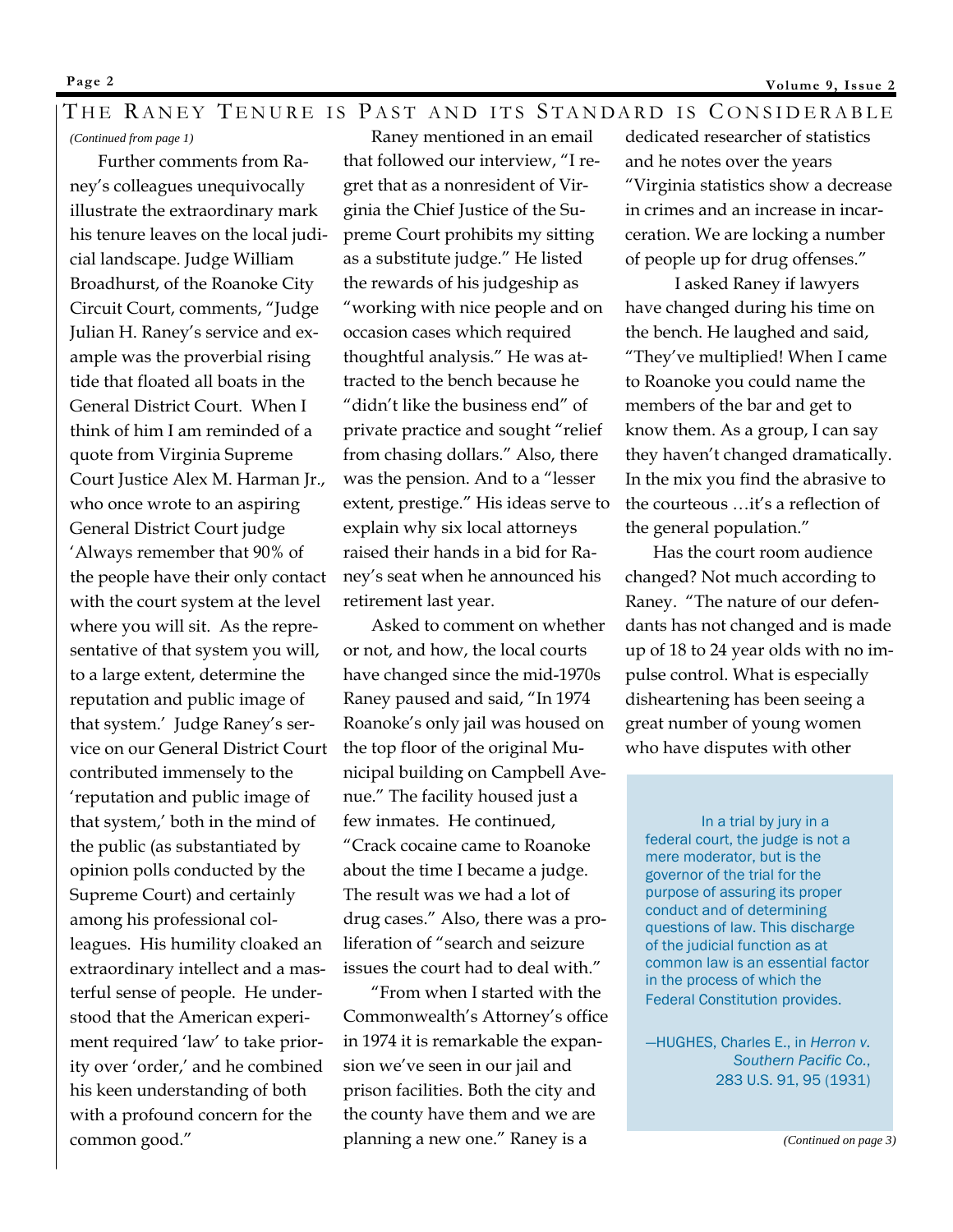# THE RANEY TENURE IS PAST AND ITS STANDARD IS CONSIDERABLE

#### *(Continued from page 2)*

young women about a man each is involved with. One will go out of her way to track the other woman down and start a fight. The common theme among all the defendants is alcohol—the petty criminal's drug of choice." Raney ventured his suspicion that his former court hosts his own repeat customers.

When asked what might be done to reverse the cycle Raney moved to the subject of lives being improved and crime being reduced by programs designed "to direct kids' attention to education and long term goals." At the center of Raney's radar is Roanoke's West End Center. "This is a perfect example of what the government—local and national—needs to support. I was disappointed over and over again that appeals to the Roanoke City Council from the West End Center and groups like it yielded such small amounts of funding. From my point of view the West End Center ought to be a priority for city government because this, in contrast to other 'priorities,' is what is important to long term protection of progress in Roanoke." Raney is uniquely qualified to assert the merit of aid to school children as related to the docket and the city because he tutored at the West End Center during each of his 23 years as a judge.

Raney's compassion extends, also, to the mentally ill who for a number of reasons are more and more the charge of our court system and jails, places ill-served to meet their needs. "I hope the General Assembly will improve how we address this population with their legislation."

Raney left a legacy of caring and a standard of trying to make things better for people. Says Broadhurst, "Ever mindful of the temptation to petty tyranny that wearing the robe can bring, Judge Raney conducted his court 'not of record' as if everything was being recorded and open for public scrutiny. Judge Raney demanded that dignity be accorded to each litigant and witness. Outside of court, he committed himself to a multitude of administrative tasks to improve the operation of the court in the Roanoke Valley. He introduced and implemented in the 23d District the 'segmented scheduling' docket format to reduce the frustration and delays experienced by witness and lawyer alike under the old 'cattle call' format. Less visibly, but no less importantly, he actively sought to improve and coordinate the efforts of his clerks and bailiffs so that they delivered the best service possible to all of those people who had to come through the judicial process. Judge Raney in turn remained a champion of deserving staff causes at the state level."

Randy Cargill, Assistant Federal Public Defender for the West-

ern District of Virginia, visited with Raney in South Carolina in April 2008 and had this to say, "We were most fortunate to have had a judge of Raney's caliber and I think every new judge should be required to observe a judge like him. He never showed any hint of self importance or ego. He possessed the one quality that I think is most important in a judge—humility. Judge Raney cared about each case and each party, treating all with dignity, courtesy and respect. He viewed himself as a servant of the law and followed it wherever it took him, but did what he could to moderate its harsh effects where possible. He spent his free time reading recent appellate cases to stay current in the law."

Cargill also added a telling note about Raney. "He is a wonderful father. Just a quick example: One Sunday we played tennis early and Julian seemed tired. I asked why and he explained that he didn't get much sleep. His son and some friends wanted to attend a concert in northern Virginia the night before. Julian drove them to the concert, sat in the parking lot reading a book, and then drove home arriving about 4 a.m. —and we played tennis at 9 a.m." Raney and his wife, the former Julie McWhorter of Roanoke, have two grown children, a son and daughter.

In retirement the judge is en-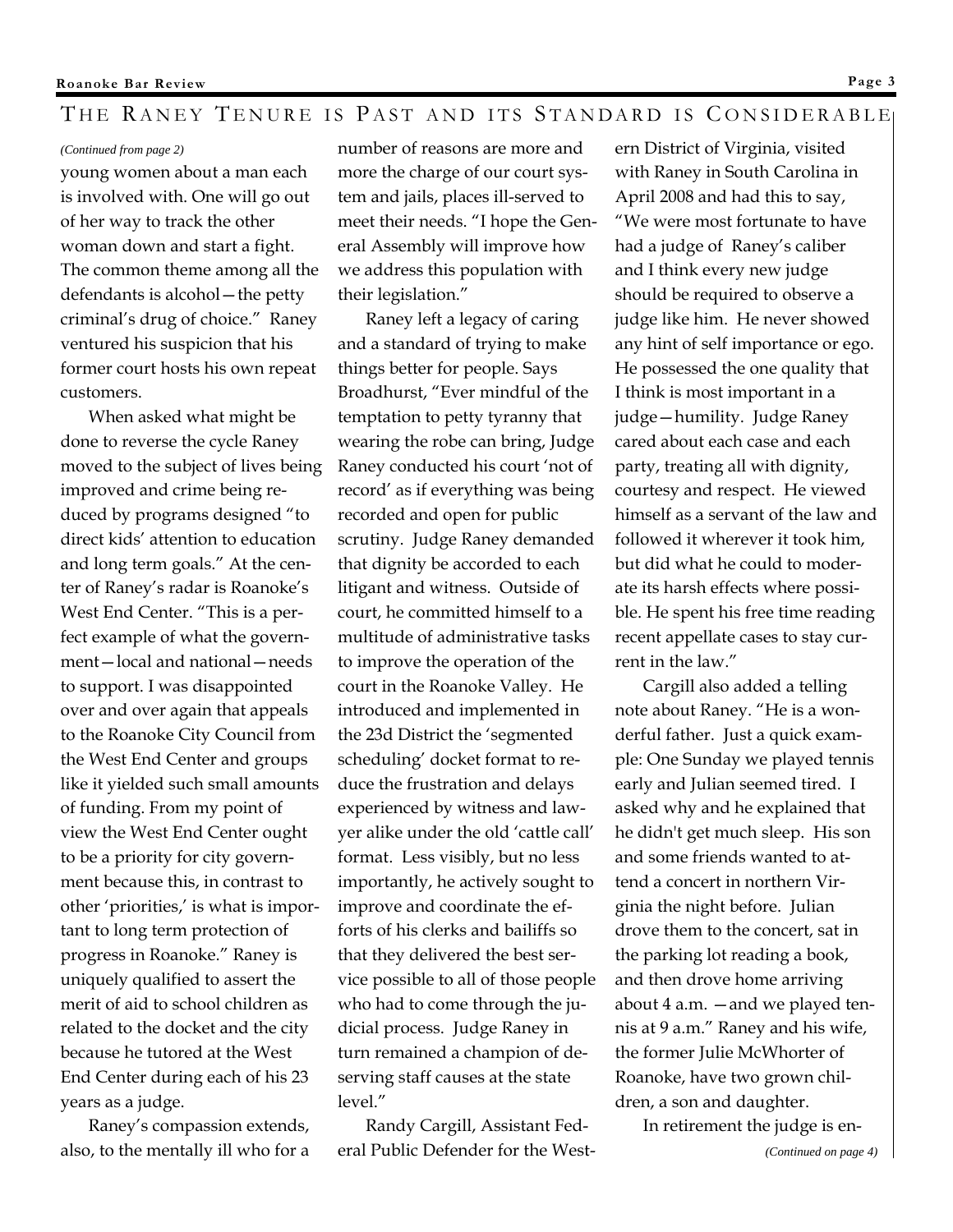# THE RANEY TENURE IS PAST AND ITS STANDARD IS CONSIDERABLE

## *(Continued from page 3)*

joying time for tennis, reading, and perfecting his skill on roller blades and will continue as an admirer and student of the Constitution. "I enjoy going to conferences and listening to bright people. I've gone to the Federalist Society Convention for 20 years, although I am not a member. Its liberal counterpart is the American Constitution Society for Law

and Policy with meetings which I've been to and I regularly attend the Supreme Court Preview put on by the Institute of the Bill of Rights Law at William and Mary."

Judge Broadhurst caps this discussion best. "While their legal philosophies differed, I think that Judge Raney was the epitome of what Justice Harman had in mind when he pictured a General District Court 'representative [who]

will determine the reputation and public image of that system.' And while able jurists continue to serve that court, Raney's absence will call to their and our minds the poet Joni Mitchell's observation: 'Don't it always seem to go, you don't know what you've got 'til it's gone.'"

# PRESIDENT'S COLUMN

BY GEORGE A. MCLEAN, JR.



 If you missed the Gala, you missed a good time. This year,

we changed the format. There were fewer speeches and a band. By all accounts, the new format was a success. We couldn't have done it without the hard work of our Executive Director, Cathy Caddy, and the Gala Committee.

At our last meeting we honored our senior members with certificates of appreciation. We have 21 members who have been licensed to practice law for at least 50 years. We also gave James Kincanon scholarships to five highly deserving students. Each of these scholarships are for \$2,500.00. As I said at the Gala, after giving these scholarships, the Roanoke Bar Association has now given \$76,600.00

in scholarships and charitable grants.

It is with a great deal of relief that I turned over the president's gavel to our new President, Mark Cathey. I know Mark will do a great job.

June 30th will mark the end of a great year. We couldn't have done it without the help of so many members who were willing to give their time and energy. To all of you – thank you.

# DRUG SENTENCING REVISITED

# BY THOMAS STRELKA\*

March 3, 2008, marked a radical change in federal court in the Western District of Virginia. On that date, Amendment 706 to the United States Sentencing Guidelines ("USSG") effectively became retroactive, opening the door for hundreds of inmates convicted of crack cocaine offenses to receive sentence

reductions. Because the Western District of Virginia has the fourth highest number of crack cocaine convictions of any federal district court in the United States, probation officers, judges, prosecutors, and defense attorneys in the district have been working long hours to review those cases and to manage and address the

slew of motions requesting sentence reductions.

"Because we have so many cases potentially affected, we have developed a protocol that will afford due consideration in a timely fashion to all of these defendants," stated Chief United States District Court Judge James Jones, shortly before the effective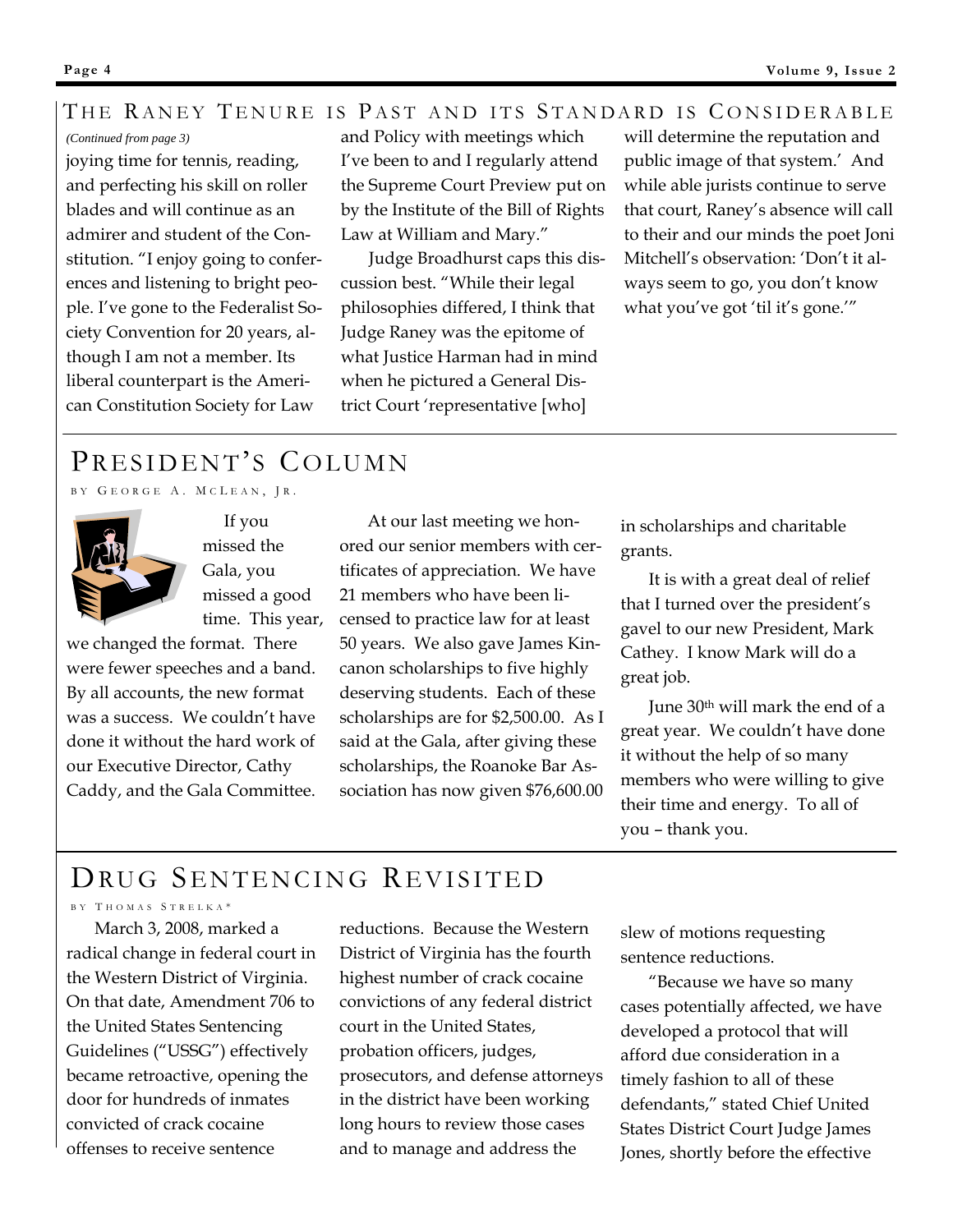#### *(Continued from page 4)*

date of retroactivity. "We want to make sure that all relevant information is provided to the judge who is deciding whether to grant a reduction and if so, the amount of that reduction. The Federal Public Defender in this district will handle many of these cases, in order to make sure that a just result is reached for those inmates who are unable to afford private counsel."

Sentences for crack cocaine offenses have long been quite disparate when compared to other drug offenses. During the war on drugs in the 1980s, Congress confronted the disturbing rise in crack cocaine use by enacting harsher penalties for crack cocaine offenses than for other controlled substances. For example, a defendant convicted of distributing several grams of crack cocaine faced the same amount of imprisonment as an individual convicted of dealing 100 times that weight in powder cocaine. Congress adopted the 100-to-1 ratio because it initially believed that crack was far more dangerous than powder cocaine, despite their identical physiological and psychotropic effects.

Defense attorneys, judges, and activists have repeatedly asked Congress to create more equitable balance in drug conviction sentencing. The American Constitution Society and the American Bar Association

("ABA") have urged crack cocaine sentencing reformation because of a perceived racial bias in sentencing. Studies and statistics have shown that the majority of crack cocaine users are African Americans, while powder cocaine has proportionately more Caucasian users.

 In May 2007, in response to these demands for change, the Sentencing Commission proposed an amendment to the guidelines, lowering the base offense levels for crack cocaine offenses by two levels. When Congress did not take action to reject the amendment, it took effect on November 1, 2007, for offenders who had not yet been sentenced.

"I believe it was the right thing to do," commented United States District Court Judge Glen Conrad. "There was a disparity between crack cocaine offenders and powder cocaine offenders. I agree that it had to be reduced."

The issue of retroactivity was still an undecided and passionately contested matter. According to an October 3, 2007 report from the Sentencing Commission, approximately 20,000 federal drug offenders would become eligible for early release from prison by an average of 27 months if the Commission voted for retroactivity. This number of inmates is equivalent to more than 25% of all federal sentencings conducted in 2006 and

*(Continued on page 6)* 

# **Applicable Statutes and Guideline Provisions**

● **What are the amendments to the crack cocaine sentencing guidelines?**

Effective November 1, 2007, Amendment 706 to the United States Sentencing Guidelines (USSG) reduced the base offense levels for crack cocaine offenses listed in USSG § 2D1.1 for inmates who had not yet been sentenced. Amendment 713, issued December 11, 2007, and effective March 3, 2008, made these amendments retroactively applicable to inmates who had already been sentenced for crack cocaine offenses. See 18 USSG § 1B1.10(c) (listing all retroactive guidelines amendments); App'x C (listing all amendments to the USSG).

## ● **How can an inmate seek a sentence reduction?**

An inmate may seek a sentence reduction under

*(Continued on page 6)*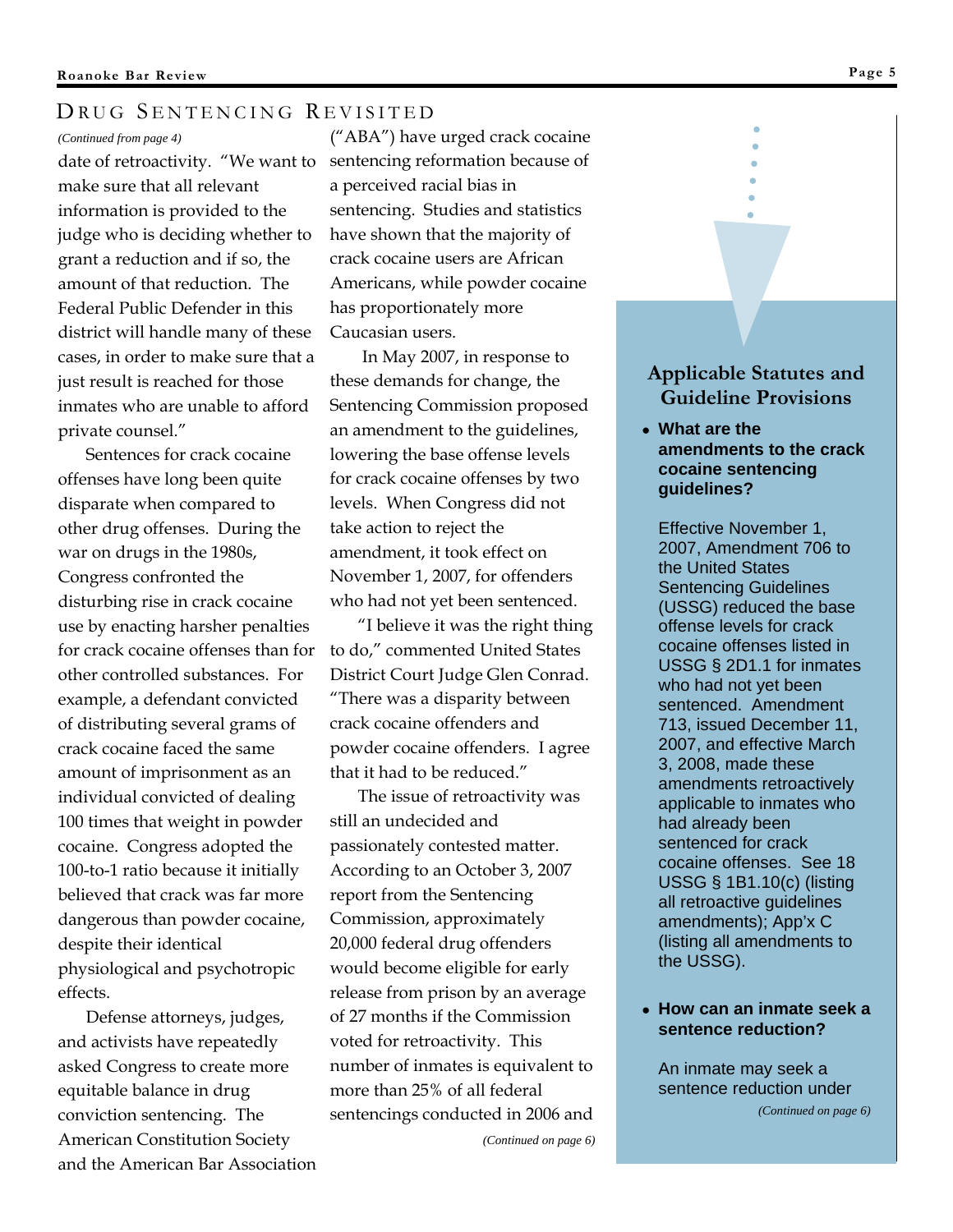#### *(Continued from page 5)*

approximately the same as the number of crack cocaine sentences imposed during the years of 2003, 2004, 2005, and 2006, combined. Given fact that the federal prison system eschewed parole twenty years ago, such a large number of inmates receiving reduced terms of confinement or release in a relatively short period of time would have a huge impact on the federal justice system.

In fact, the United States Department of Justice ("DOJ") proclaimed that retroactivity would be disastrous. Speaking before the Senate Judiciary Subcommittee on Crime and Drugs, United States Attorney Gretchen Shappert warned that shortening crack cocaine sentences would cause a "loss of the public's trust and confidence in our criminal justice system." In a letter to the Sentencing Commission, written by Assistant Attorney General Alice Fisher, the DOJ argued

that the sheer number of defendants eligible for reduction . . . [and the complex side issues defendants would likely present in seeking reductions] would impose enormous and unjustified costs upon the federal judicial system, including judges' staffs, probation officers, U.S. Attorneys' offices, public defenders, panel

attorneys, and the United States Marshals Service. This surge of litigation, much of which may be frivolous, would detract from our ability to investigate and prosecute current crime and will impede the courts' ability to deal with pending cases, both criminal and civil. The DOJ also noted that the particular inmates potentially eligible for reduction are associated with a high rate of recidivism.

Writing in direct opposition to the DOJ's letter, Federal Public Defender Jon M. Sands explained to the Sentencing Commission that the DOJ's conclusions were "simply not true." In his November 21, 2007 letter, Sands pointed out that the DOJ's recidivism statistics were skewed and that drug trafficking accounts for only "a small fraction of recidivating events for all offenders." In an August 22, 2007 letter to the Honorable Ricardo H. Hinojosa, Chairman of the United States Sentencing Commission, the ABA claimed "that the 100:1 ratio was unwarranted from its inception [and] . . . has a racially disparate impact . . . [that creates] the public perception that our drug laws are racially discriminatory. Making this amendment retroactive is the only fair and principled course."

On December 11, 2007, the Sentencing Commission

#### *(Continued from page 5)*

18 U.S.C. § 3582(c)(2). This section provides that on a motion from a defendant, the government, or the court itself, the court may reduce the defendant's sentence based on an amendment listed in § 1B1.10(c) as retroactive, if its application reduces the inmate's sentencing range. Proceedings under § 3582 (c)(2) "do not constitute a full resentencing hearing," USSG § 1B1.10(a)(3), and the court may not consider other guideline amendments unless they are also listed in § 1B1.10(c). Generally, an inmate has no right to a hearing or court-appointed counsel on a motion for reduction of sentence based on a retroactive guideline amendment. See, e.g., United States v. Legree, 205 F.3d 724, 230 (4th Cir. 2000).

## ● **Who is not eligible for a reduction?**

If the amendments do not reduce the inmate's guideline sentencing range, then he or she is not eligible for a reduction. Thus, an inmate sentenced to a statutory mandatory minimum sentence or under a repeat offender guideline, e.g. USSG § 4B1.1 or § 4B1.4, would generally not be eligible for reduction. Prisoners with base offense levels of 12 or 43 and any inmate whose offense

**Page 6**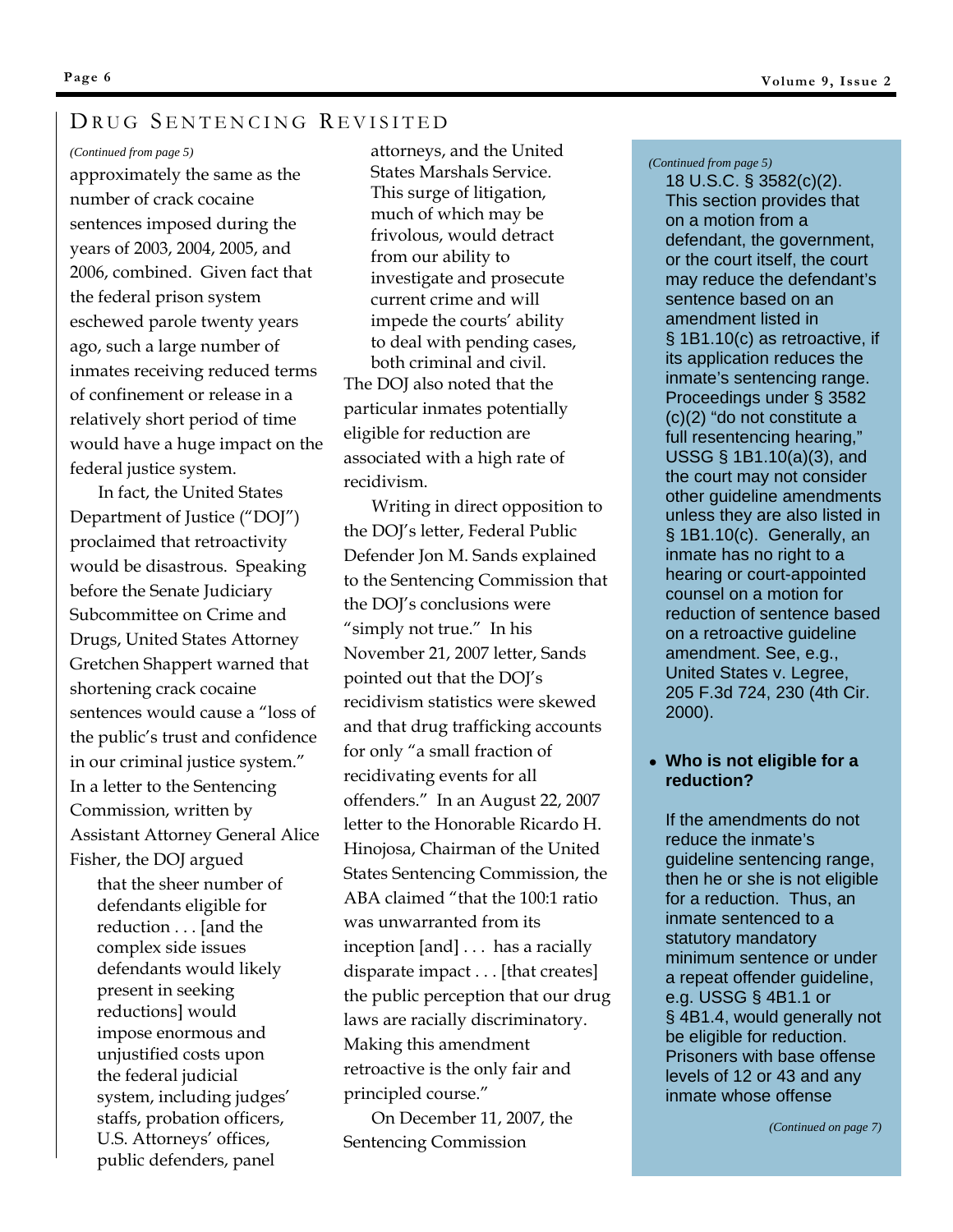#### *(Continued from page 6)*

unanimously approved retroactivity for Amendment 706. Beginning March 3, 2008, inmates serving time for crack cocaine offenses, whose sentencing ranges were reduced under Amendment 706, became eligible for a sentence reduction.

Inmates' letters and motions seeking sentence reductions under the "crack amendment" trickled into the court even before the retroactivity announcement. Then the trickle became a stream. Whether or not these pro se submissions mentioned the right statute or amendment number, the clerk's office docketed them as motions for reduction. The sentencing judge then issued an initial order that provided each movant with an information sheet about the amendment, its effective date, the court's intention to consider each case, and the reality that not all inmates would be eligible for reductions. Meanwhile, a "crack" team of probation officers reviewed every crack cocaine case filed in the district from 1988 to the present (nearly 1000 cases in all). For each defendant, the team prepared an addendum to the original presentence investigative report ("PSR"), calculating the amended offense level and sentencing range. If an inmate had received a sentence above or below the original range, such as a reduction for

assisting the government, the PSR addendum also included a comparable departure under the amended sentencing range. To each inmate eligible for a reduction, whether or not the inmate had filed a motion, the sentencing judge then issued a notice of the amended sentencing range or, in many cases, the sentence the court proposed to enter; then, the government and the defendant had an opportunity to respond.

Larry Shelton, the Federal Public Defender for the Western District, worried that many inmates would be disqualified. "Initially," explained Shelton, "we were concerned that many of those writing and calling us would be ineligible for one reason or another. However, when we received the official list from probation, we were able to advise everyone of the protocol of the Court." Shelton explained, "We have proactively contacted eligible defendants and advised them that they can request that this office be appointed to represent them, particularly since the U.S. Attorney's Office is filing objections in every case."

Although Amendment 706 effectively lessened the severity of crack cocaine sentences under the guidelines, a guidelines change cannot reduce statutory mandatory minimum sentences. Under 21 U.S.C. § 841(b)(1)(A)(iii), distribution of fifty grams or more

#### *(Continued from page 6)*

involved 4.5 kilograms or more of crack cocaine also generally cannot benefit from the amendment.

## ● **How big is the average sentence reduction?**

According to statistics released by the Sentencing Commission in mid-May 2008, across the nation and within the Fourth Circuit's jurisdiction, the average sentence reduction granted under Amendment 706 was 22 months. The Western District of Virginia average sentence reduction was 23 months.

● *To learn more about the USSG amendment process, see 28 U.S.C. § 994(a), (o), (p), and (u).* 



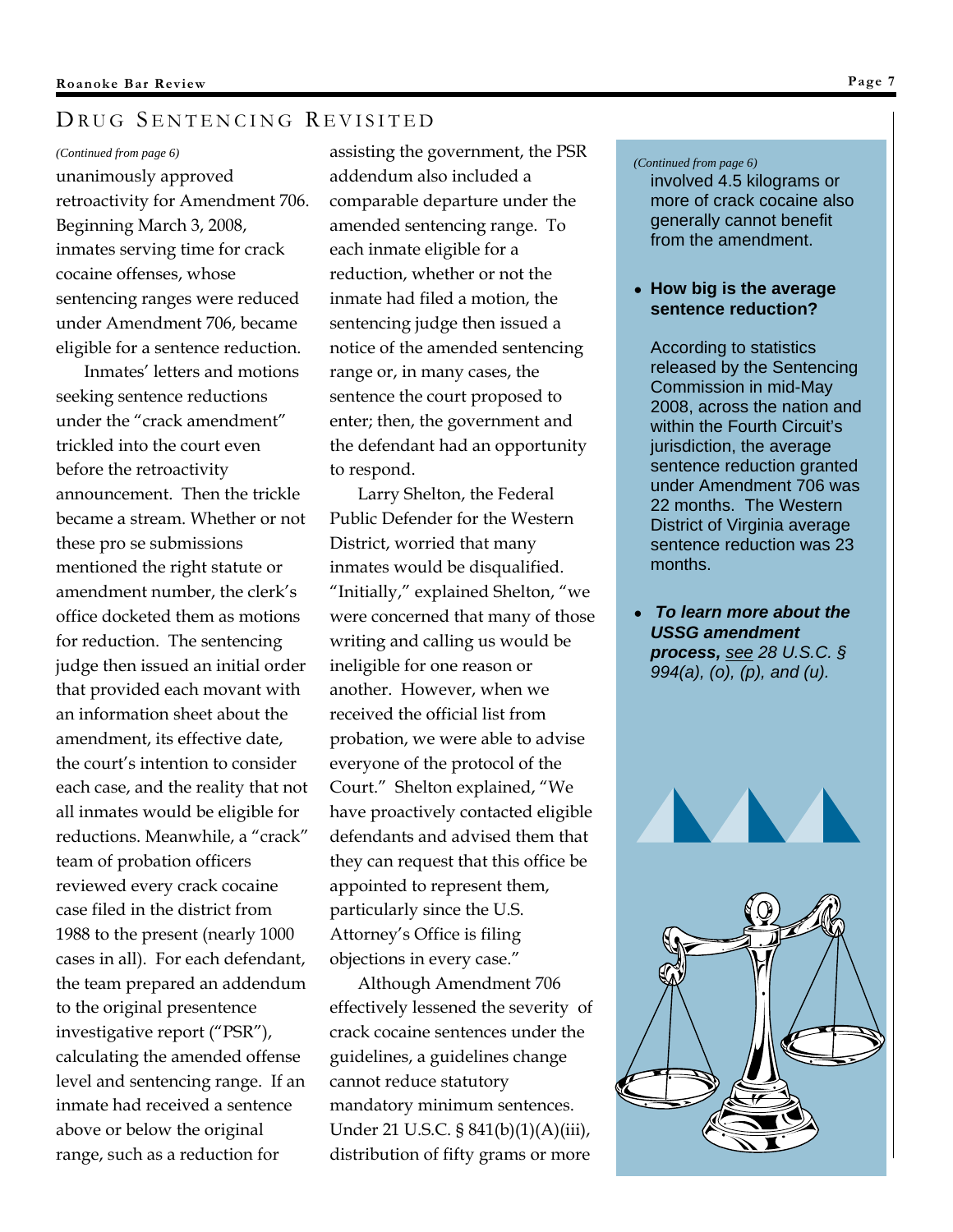#### *(Continued from page 7)*

of crack cocaine (also known as "cocaine base") results in a mandatory sentence of ten years in prison; § 841(b)(1)(B)(iii) mandates a five-year minimum prison term for distribution of five or more grams of crack cocaine. Inmates with mandatory minimum sentences are not eligible for any reduction under Amendment 706. Only Congress, not the Sentencing Commission, can alter these statutorily mandated penalties.

Even for eligible inmates, judicial discretion remains the key component of the amendment's effect. Under 18 U.S.C. § 3582(c)(2), a court may issue a reduction based on a retroactive guideline amendment only after considering a number of factors, including the offender's criminal history, prison record, and need for correctional treatment.

Under the court's protocol, "Whether to grant a reduction in any particular case will be decided only after the government and the defendant have had a full opportunity to respond," remarked Judge Jones. "The judges will consider the defendant's record, as well as the public safety, in making the ultimate decision of whether or not to grant a reduction in sentence."

The district's judges began considering the PSR addendums as soon as they were completed and the parties had responded. They began issuing reduction orders in February, to take effect on March 3, 2008, at the earliest. By April 14, 2008, the district ranked number one in the country for efficiency in addressing crack cocaine cases under the amendments. By May 13, the court had issued orders in 439 crack cases, more than any other court in the country. Of those orders, 307 granted sentence reductions. In the district as a whole, 27 inmates became eligible for immediate release as a result of a reduction under Amendment 706.

The battle over which judicial measures would best address the nation's drug problems still wages. Attorney General Michael Mukasey urged police officers on February 25, 2008 to join his effort to push Congress to reject the Sentencing Commission's retroactivity decision in order to prevent what he feared would be a dumping of thousands of violent criminal offenders on the streets of U.S. cities in the weeks following the amendment's March 3, 2008, effective date. Meanwhile, Senator Joe Biden (D-Del.) presented to Congress a bill entitled the Drug Sentencing Reform and Cocaine Kingpin Trafficking Act, which would, among other measures, abolish the five-year mandatory minimum sentence for first time possession and increase the amount of crack required for

imposition of mandatory minimum sentences for drug trafficking offenses. Larry Shelton agrees that the disparity still needs revamping. "The two level reduction is a good start but not enough. There simply is no rational and fair basis for any disparity between the Guideline ranges for crack and powder."

Whether retroactively lowering the offense levels for crack cocaine offenses will negatively or positively affect the drug war has yet to be seen. What is certain? The crack cocaine amendments have created greater parity in sentencing for drug offenses, and those in the judicial system have been working long hours to make sure that no inmate will receive a reduction or be released without full consideration of public safety factors.

*\*Thomas Strelka serves as law clerk to Senior United States Distict Court Judge James C. Turk in Roanoke, Virginia. He received his law degree from the University of Richmond School of Law in 2007* 

> *--Linda Gustad, Pro Se Law Clerk, assisted with this article.*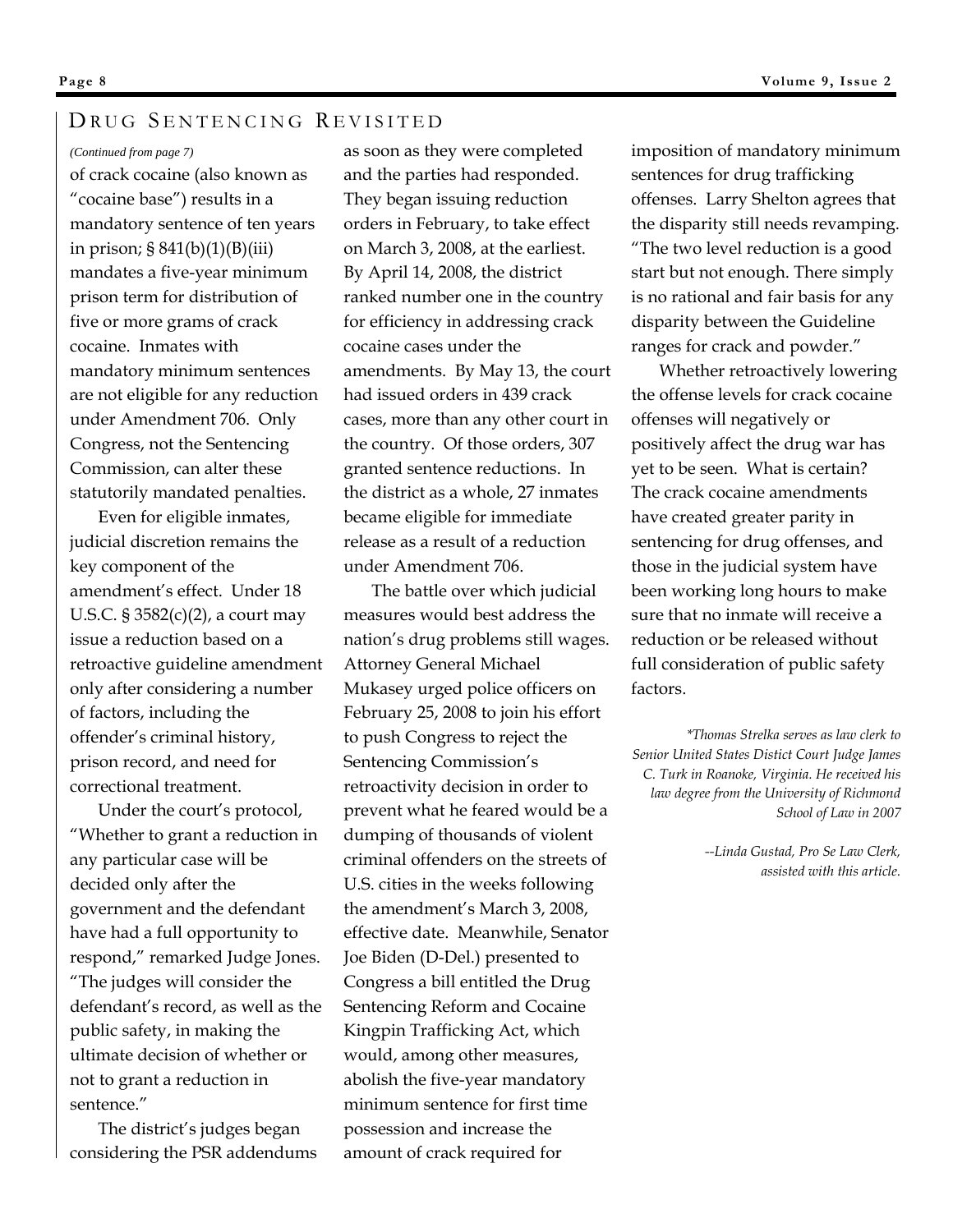# Small Case?



# Affordable Solution.

Our tiered Fee Schedule makes the professional service you have come to expect on larger cases available at a small-case price. With fees as low as \$100/hour per party for civil cases valued under \$50,000, we are the affordable solution for those tough small cases.

# The McCammon Group... Quality, Results, Value.

For more information, please contact us.

Providing Mediation & Arbitration Services

Toll Free (888) 343-0922 www.McCammonGroup.com



# RBA'S TRIAL ADVOCACY CLE WINS VSB RECOGNITION B Y J AMES C. M C K INLEY

Take what you learn in a CLE classroom and immediately put it into practice in the courtroom before a judge and jury, even before you make partner. This concept came to life for twelve young lawyers who participated in the RBA's first Trial Advocacy CLE Program and Mock Trial on April 4, 7 and 8, 2008. The twopart "Trial Ad" program was awarded a Certificate of Merit by the Conference of Local Bar Associations of the Virginia State Bar at the June 2008 VSB statewide meeting in Virginia Beach.

The first lesson of the CLE: learn from the best. On Friday,

April 4, at Roanoke's Higher Education Center, seven of Roanoke's most outstanding trial attorneys shared with the young trial participants and other attendees their views and experience on the essentials of trial practice: Tony Anderson lectured on voir dire; John Lichtenstein's lecture on opening statements stressed the importance of learning a client's story and crafting that story to arm the jury to represent your client in deliberation; Ronald Ayers spoke about the blue ribbon essentials of direct examination, while Roberts Moore presented a companion

lecture on the art of cross examination; Bill Poff presented his unified theory of demonstrative evidence; and James Jennings spoke on the presentation and impeachment of expert witnesses. In the final lecture, Brent Brown stressed the importance of knowing the client so you can convey a moving narrative at closing that persuades the jurors of your client's desired outcome.

Part two of the CLE was: take the learning to trial. On April 7 and 8, United States Magistrate

*(Continued on page 10)*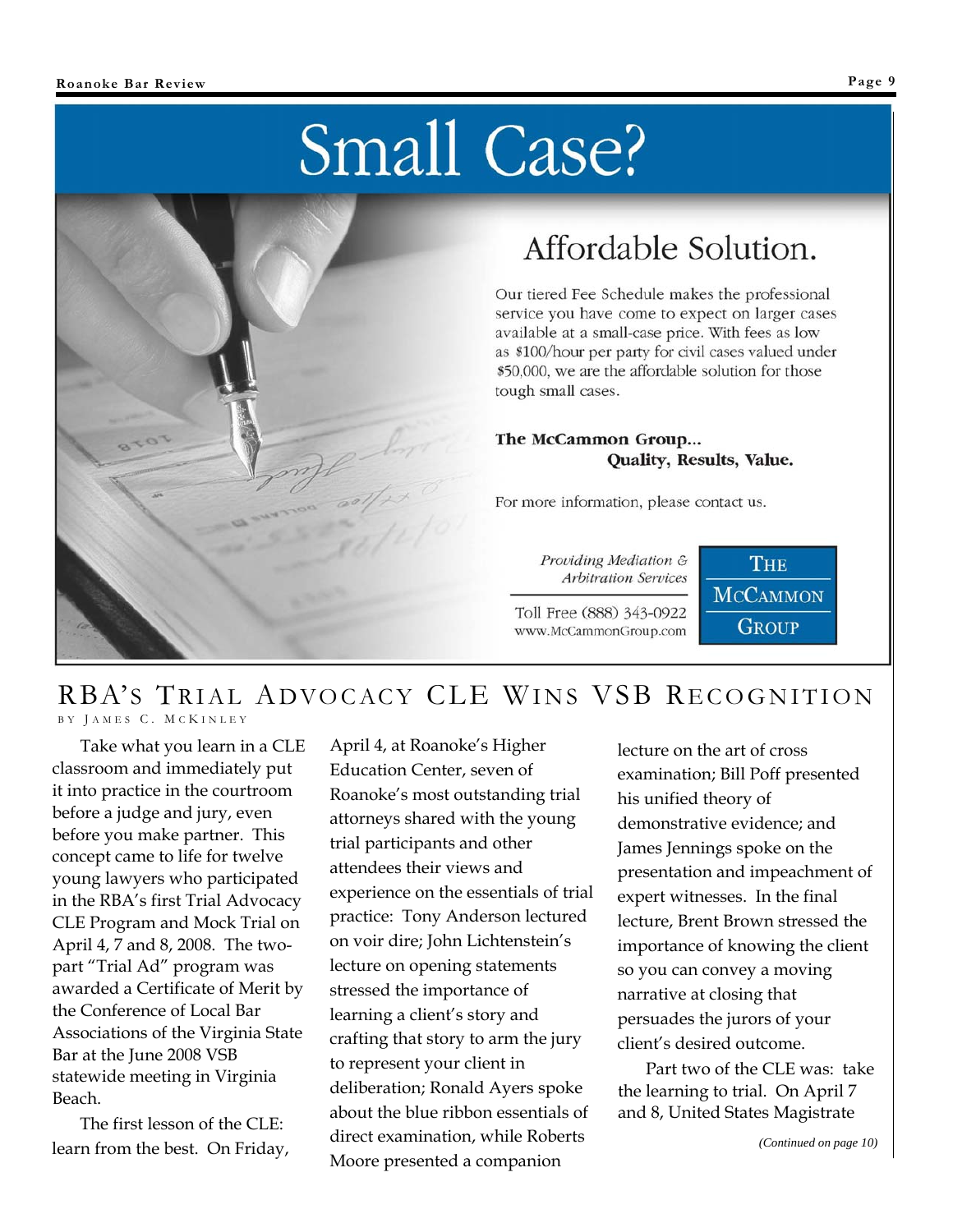# RBA'S TRIAL ADVOCACY CLE WINS VSB RECOGNITION

#### *(Continued from page 9)*

Judge Michael F. Urbanski presided over two one-day mock trials of Brown v. Byrd, a personal injury case arising from an automobile collision. The fact pattern and evidence packet were developed by the National Institute of Trial Advocacy (NITA). Each day, two teams of three young lawyers participated in pre-trial conferences, voir dire and empaneling of a jury, direct and cross examination, and all other aspects of conducting a trial, including the use of courtroom technology in the

presentation of arguments and evidence. Federal court staff played the

parts of plaintiff, defendants, the parties and witnesses, and

the proceedings were videotaped to allow for additional feedback and critique. The teams of young lawyers who tried the mock case were: Lauren Davis (Gentry Locke Rakes & Moore, LLP); Joshua Goad (Johnson, Ayers & Matthews, PLC); Josh Johnson (Gentry Locke Rakes & Moore, LLP); Macel Janoschka (Gentry Locke Rakes & Moore,

LLP); Erin Hapgood (Guynn, Memmer & Dillon, PC); Roberta Paluck (Frankl, Miller & Webb, LLP); Beth Burgin (Woods Rogers PLC); Johneal White (Glenn, Robinson & Cathey, PLC); Jay O'Keeffe (Gentry Locke Rakes & Moore, LLP); Margaret Brown (WootenHart, PLC); Charlie Nave (Law Office of Charles Nave); and Wirt Brock (Gentry Locke Rakes & Moore, LLP). Coaches were: John Fishwick (Lichtenstein, Fishwick & Johnson, PLC); Joe Matthews (Johnson, Ayers & Matthews, PLC); Tom Miller (Frankl, Miller & Webb, LLP); and Bill Poff (Woods



Rogers PLC). The two panels of seven jurors, individuals hired through a temp agency, proved to be most educational. In a distinct departure

from reality, participants and spectators monitored deliberations via video links. Each day, after briefly discussing and then almost immediately abandoning the guidance provided in the court's instructions, the jury returned a verdict for the defendant. Although the fact pattern on the second day was designed to make a case for the plaintiff under the

laws of the Commonwealth of Virginia, on both days the jurors' discussions indicated that, the merits of the case under the court's instruction notwithstanding, the verdicts were based on the jurors' personal biases and beliefs. Additionally, monitoring the deliberations revealed that, on both days, several jurors had been less than truthful in voir dire in response to direct inquiries regarding their experiences in automobile accidents and the use of prescription drugs, both which figured significantly in the facts of the case. As Mr. Poff noted in remarks at the conclusion of the mock trials, the experience of monitoring the juries' deliberations simply underscores the importance of settling cases.

*James C. McKinley has been a Pro Se Law Clerk at the United States District Court in Roanoke for two years and in August, will move to Lynchburg to serve as Chambers Law Clerk to United States District Judge Norman K. Moon. He holds a law degree from the University of Virginia School of Law. James played the role of the twice unsuccessful plaintiff in the RBA's Trial Advocacy CLE mock trials.* 

# BAR ENDORSEMENT OF JUDICIAL CANDIDATES

### B Y A L M C L EAN

The Roanoke Valley has a new general district court judge– Chris Clemens, former Salem City Council Member. On April 25, 2008, a majority of the Valley's six Circuit Court judges selected Clemens to fill on an interim basis the seat left vacant when former General District Court Judge Julian Raney retired in December 2007.

Since Judge Raney announced his retirement more than tenmonths ago, the Roanoke Valley's five state legislators have deadlocked along party lines on choos-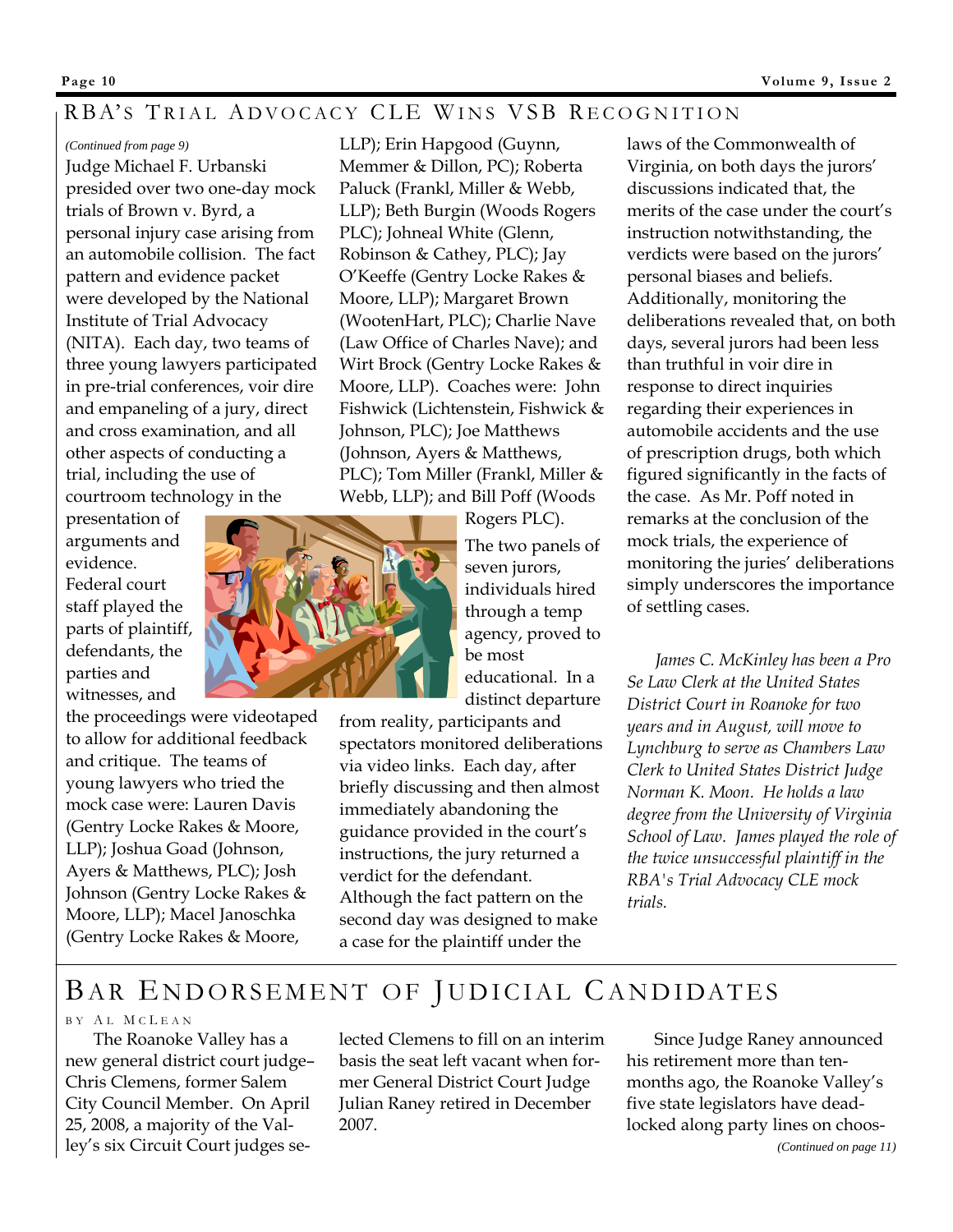# BAR ENDORSEMENT OF JUDICIAL CANDIDATES

#### *(Continued from page 10)*

ing a permanent replacement. (see "Take the Politics Out of Judgeships," April 2, 2008; "Lawmakers at Impasse Over Judge Nomination," March 8, 2008; "Leaders Split Over Choice of Judge," March 3, 2008). The three Republicans have favored Clemens, while the two Democrats have supported Roanoke Commonwealth's Attorney Donald Caldwell. All agree that either candidate would make a fine judge, but the decision has been mired in political positioning. This stalemate has left the job vacant and the Valley's judicial system overburdened, with no measurable gain achieved for either party. How can the legislators rise above partisanship in the selection process? There is a way.

On November 13, 2007, the membership of the Roanoke Bar Association met and conducted a vote by secret ballot to select among six well qualified candidates one individual to receive the RBA's endorsement for the judgeship. This painstaking process took several rounds of ballots over several hours to reach a majority vote, with approximately one-third (156 attorneys) of the RBA membership participating. Those voting came from a wide cross section of political parties and practice areas: plaintiffs' lawyers, defense counsel, corporate counsel, prosecutors, public defenders, and criminal defense attorneys.

RBA bylaws set forth the voting procedures (see www.roanokebar.com/bylaws). All RBA members in good standing may vote. When a judicial vacancy occurs, individual attorneys announce to the RBA members their interest in the judgeship, their desire to be considered for endorsement, and their qualifications for the job. Candidates' political affiliations are not at issue. When the membership meets for the vote, each member writes his or her choice on a ballot and then turns it over to the tellers, made up of RBA board members. Any candidates not receiving at least five percent of the votes are dropped out of the next round. When a round results in a majority vote for one candidate, he or she receives the RBA endorsement. The Salem-Roanoke County Bar Association follows a similar endorsement procedure. Upon completion of this process, the bar associations communicate their endorsements to our legislators to aid their selection process.

Bar association members make the effort to complete the timeconsuming endorsement procedure because selecting the right candidate for a judgeship is so critical to the well being of the Roanoke community. Judges protect the integrity of the legal system, which in turn protects the individual rights of people in all walks of life. The endorsement procedure enables RBA members, as attorneys, to lend to the selection process our unique knowledge of the job and the candidates. As attorneys, we practice law in front of judges and experience, first hand, what character traits, temperament, and abilities help a judge to achieve effective justice. We practice law as colleagues and fellow members of the bar with those individuals who become can-

didates for a judgeship. We have witnessed and gathered information about a candidate's professional ability and experience, work ethic, temperament, character, intellectual capacity, judgment, honesty, objectivity, community respect, integrity, commitment to equal justice, communication skills, and biases.

One local legislator has suggested that a conflict of interest exists when attorneys endorse a candidate to the General Assembly. On the contrary, as you can see, an endorsee has been evaluated by all sectors of the bar and selected by secret ballot. It is no more a conflict of interest for the bar as a whole to vote to endorse a judicial candidate than it is for our legislators as a group to elect individuals to leadership positions in the General Assembly.

While there is no perfect method to select judges, the Bar's system balances all of the competing interests. Through the years the system has been instrumental in the final selection of the judges appointed. Our community has benefitted from the wisdom and service of the outstanding, respected judiciary so created. The Bar endorsement deserves the strong consideration of the legislative delegation in selecting judicial candidates.

*George A. McLean, Jr. is the President of the RBA and publication of this article was approved by the unanimous consent of the RBA's Board of Directors. This opinion editorial was published by the Roanoke Times on June 1, 2008.*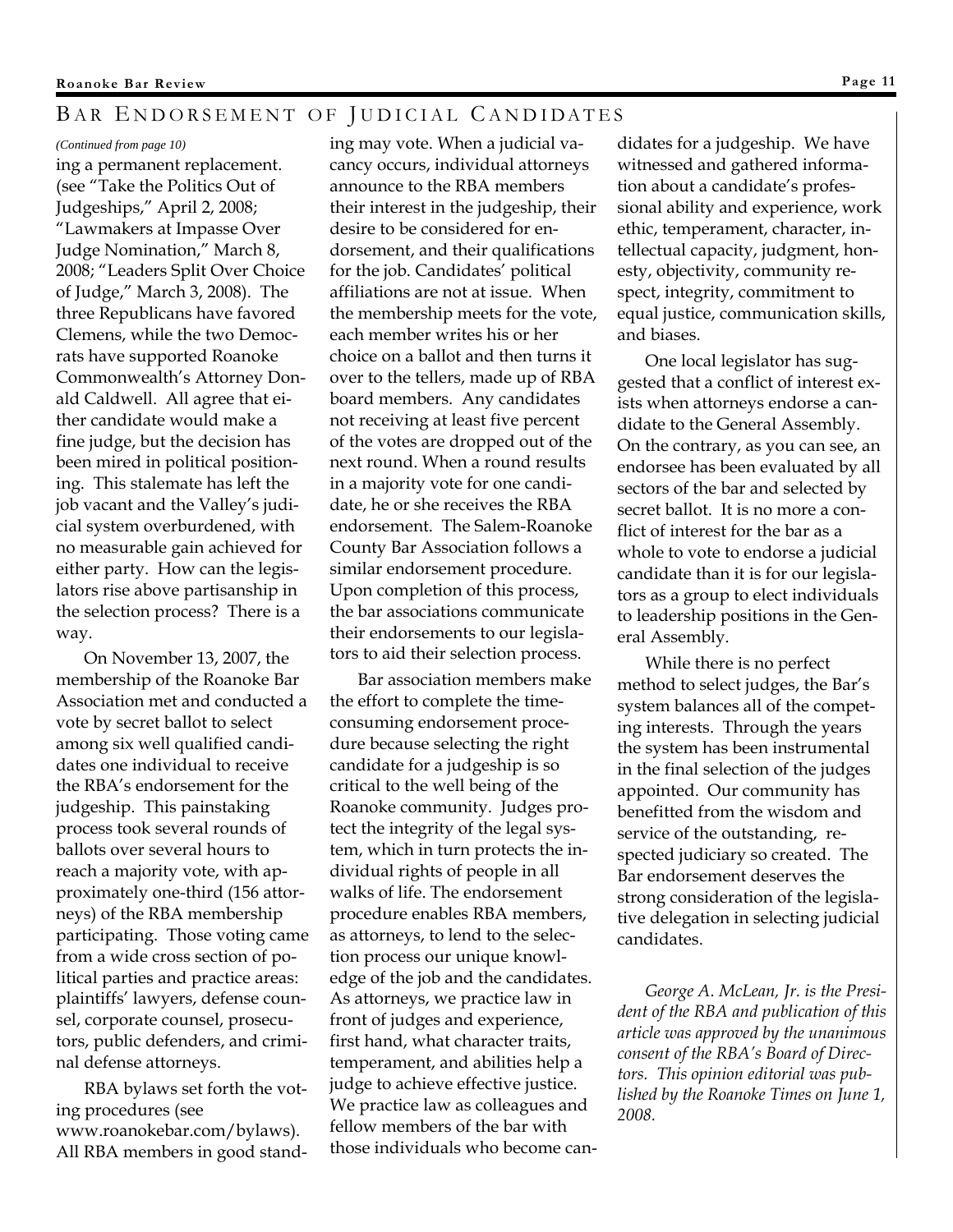# ROANOKE LAW LIBRARY NEWS & INFORMATION

B Y J OSEPH K LEIN



**Law Library News** 

We look forward to working with you.

## I'm truly blessed to be able to live close enough to work to

walk. As I walk around this time of year dodging rain storms and enjoying the return of green leaves and the colorful blooms of spring, I am reminded of how lucky we all are to live in such a beautiful place. I am also lucky to have an enjoyable and challenging job here at the Law Library where I have day to day contact with the wonderful people of the Roanoke legal community. The staff of the Roanoke Law Library is here to serve you, so never hesitate to ask us a question. As long as we are open, someone is always here to answer your questions, provide you with a tour, or assist with our print or electronic resources. If you require specialized training to search one of our resources, I will be more than happy to sit down with anyone for however long it takes. With only a phone call, our conference room can be reserved for depositions, meetings, interviews, or just as a quiet place to get some work done. Best of all, every service we provide is free (save printing and photocopying which cost \$.10 a page). If you have any question about other services we provide, or suggestions about services that you wish we provided, please give me a call at 853-2268.

**Computer Training** 

As mentioned above, I am always available to give training on the electronic databases and software that we have here at the Law Library. I also wanted to remind people about the more general computer training classes that the Roanoke Public Library offers. These classes are offered at the Main Branch on Jefferson Street and also at the other neighborhood branches during the day and in the evenings. These classes can be as basic as how to use the mouse or search the internet, while others offer more specific instruction on software packages such as Microsoft Word and Excel. A listing of the classes offered each month is available in The Spot, the Libraries' monthly information newsletter, which you can pick up at the Law Library (or any City of Roanoke branch), or online at the Libraries' web page (http:// www.roanokeva.gov/library).

# **Summer Programs for Children, Teens and Adults**

As always, the Roanoke Public Library will be offering exciting programs for your children this summer. The Summer Reading program will be kicking off soon and this year's theme of Metamorphosis promises to be the most exciting yet. There will be programs, contests, and prizes for all ages so be on the look out in The Spot or contact the Youth

Services Department at 853-2955. Additionally, Salem Avalanche players will be making the rounds to the neighborhood branches to read books and meet with the children. The Teen Center at the Main Library on Jefferson is sure to offer some fantastic programs as well, so keep your eyes peeled. Finally, don't forget that there will be an adult summer reading program as well. Just come to any library branch, including the Law Library, fill out an entry form, and you could win a great prize.

# **Movie Checkout at the Law Library**

We have been checking out Movies here at the Law Library for two years, but I am still often approached by

people who are surprised to notice our selection of DVDs. Our collection is now better than ever because we have started to receive Hot Flicks. Hot Flicks are new release movies that can only be checked out for two nights and cannot be sent to other branches (but they can be returned to any Roanoke Valley Library branch). So if you are in the neighborhood come by and check it out. All you need are your library card and a few free hours (which for me is usually much harder to find than my library card).

*Joey Klein is the law librarian and can be reached at (540) 853-2268; joseph.klein@roanokeva.gov*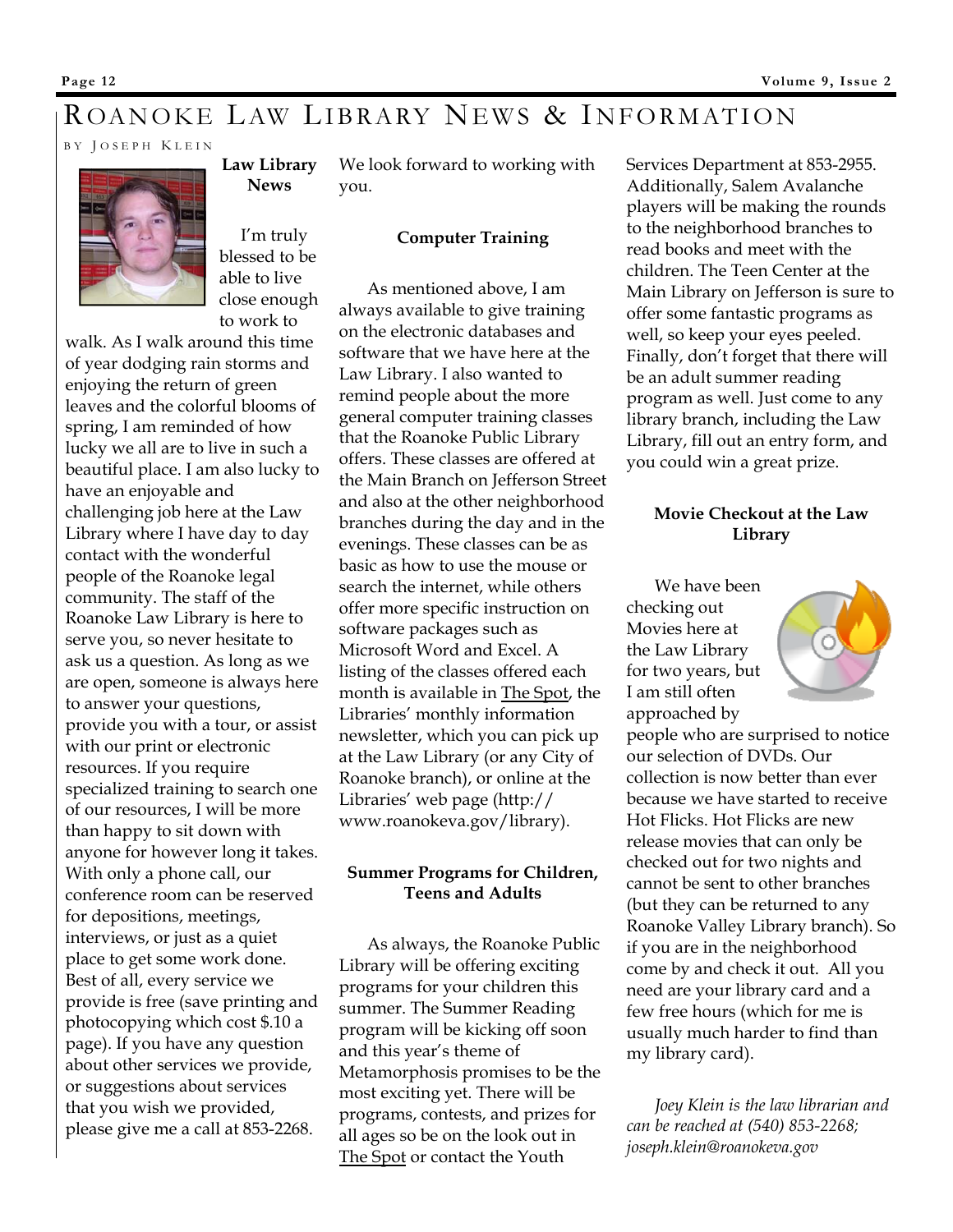# **RBA FOUNDATION & CASA GALA**



The Roanoke Bar Association Foundation held its annual Gala on Friday evening, May 16, 2008 at the Hotel Roanoke in conjunction with the Roanoke Valley CASA Foundation. The Court Appointed Special Advocates mission is to serve the abused and neglected children in the Roanoke Valley who come before the Juvenile and Domestic Relations Court for protection. The purpose of CASA is to humanize the complicated, unfamiliar, and frightening legal and child welfare systems for the child victim by providing a trained



*RBA Directors* 



volunteer who will act as a consistent advocate in the court system.

 The proceeds of this event benefitted the Roanoke Bar Association Foundation, and go primarily to fund the Foundation's James N. Kincanon Scholarships, given annually to outstanding students who express an interest in pursuing a career in law. Proceeds also benefitted CASA in their crucial mission.

 At the Gala, the Bar Association honored William B. Poff of Woods Rogers, who received the lifetime



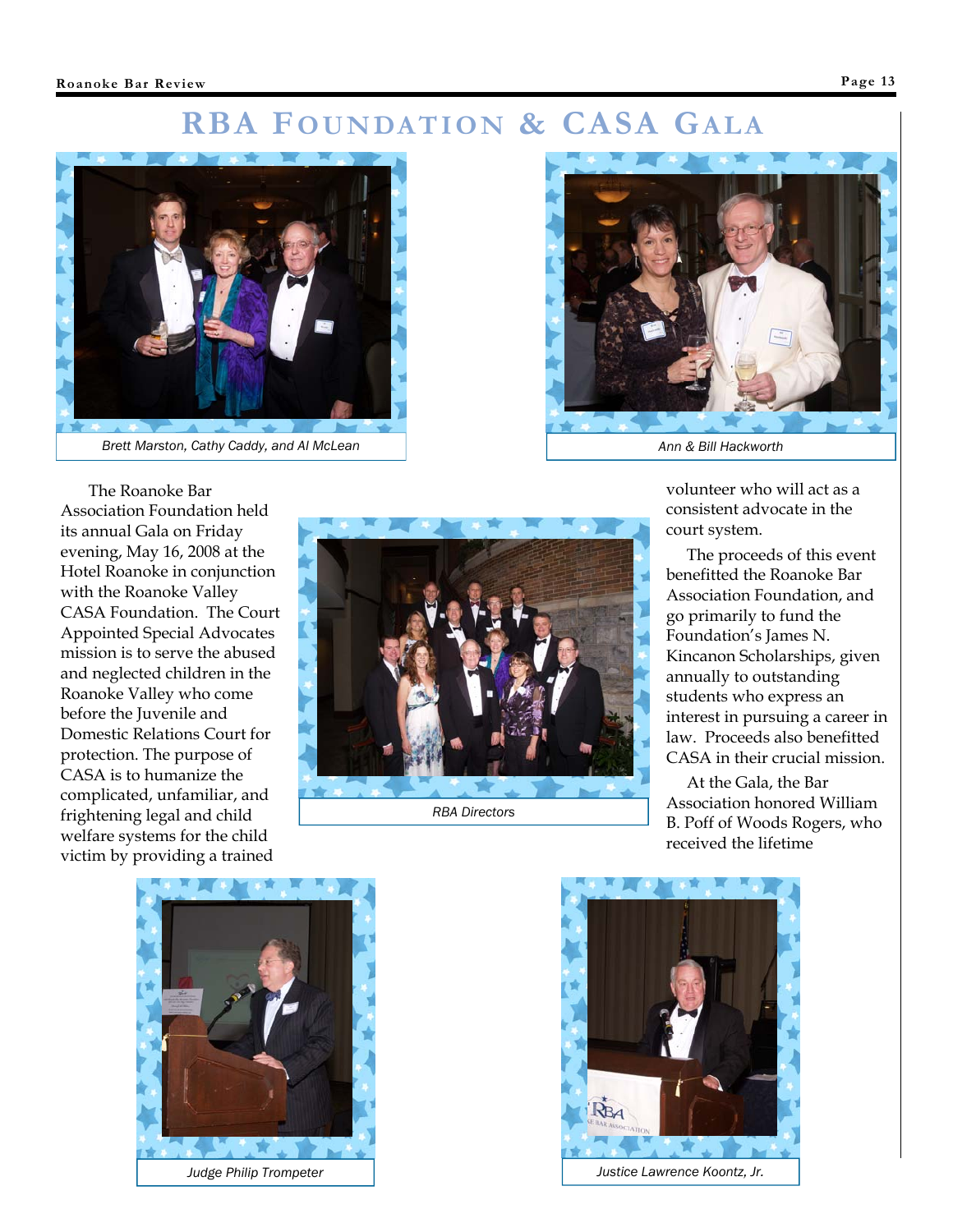

*Elizabeth Guilbert Perrow, Young Lawyers Award Recipient* 



*Frank "Bo" Rogers Lifetime Achievement Award* 



*Linda & Jim Joyce, Melinda & Dave Cohan* 



*and Al McLean* 

achievement award for outstanding service to the Bar Association, named in honor of Frank W. "Bo" Rogers. The Honorable James C. Turk, Senior United States District Judge, presented the award to Mr. Poff. Mr. Poff was also recently honored by the Bar Association for his 50 plus years of service as an attorney and bar member.

The Bar Association also honored the contributions of one of its young lawyers with the Young Lawyer of the Year Award, this year honoring Elizabeth Guilbert Perrow, a partner at Wooten Hart.

By all accounts, the Gala was another success story. Special thanks goes the Gala Committee (including Tracy Giles for his insistence on having a band, BS&M, instead of a keynote speaker!) and to Cathy Caddy for her tireless service, organization and commitment!



*Bill Poff & Spring Cho, Grandchildren, Ryan and Carter Wilson*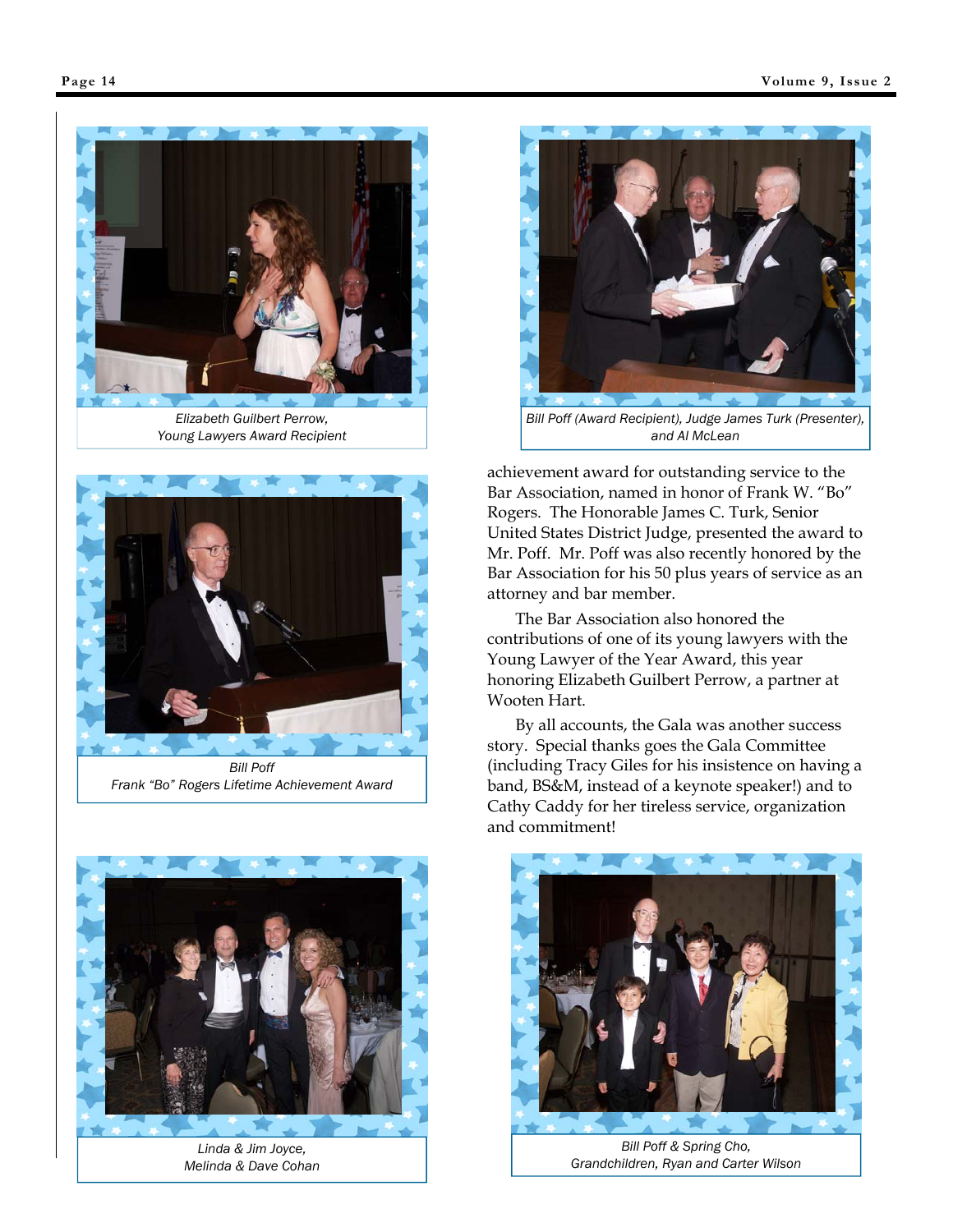

# IT'S TIME TO DANCE!







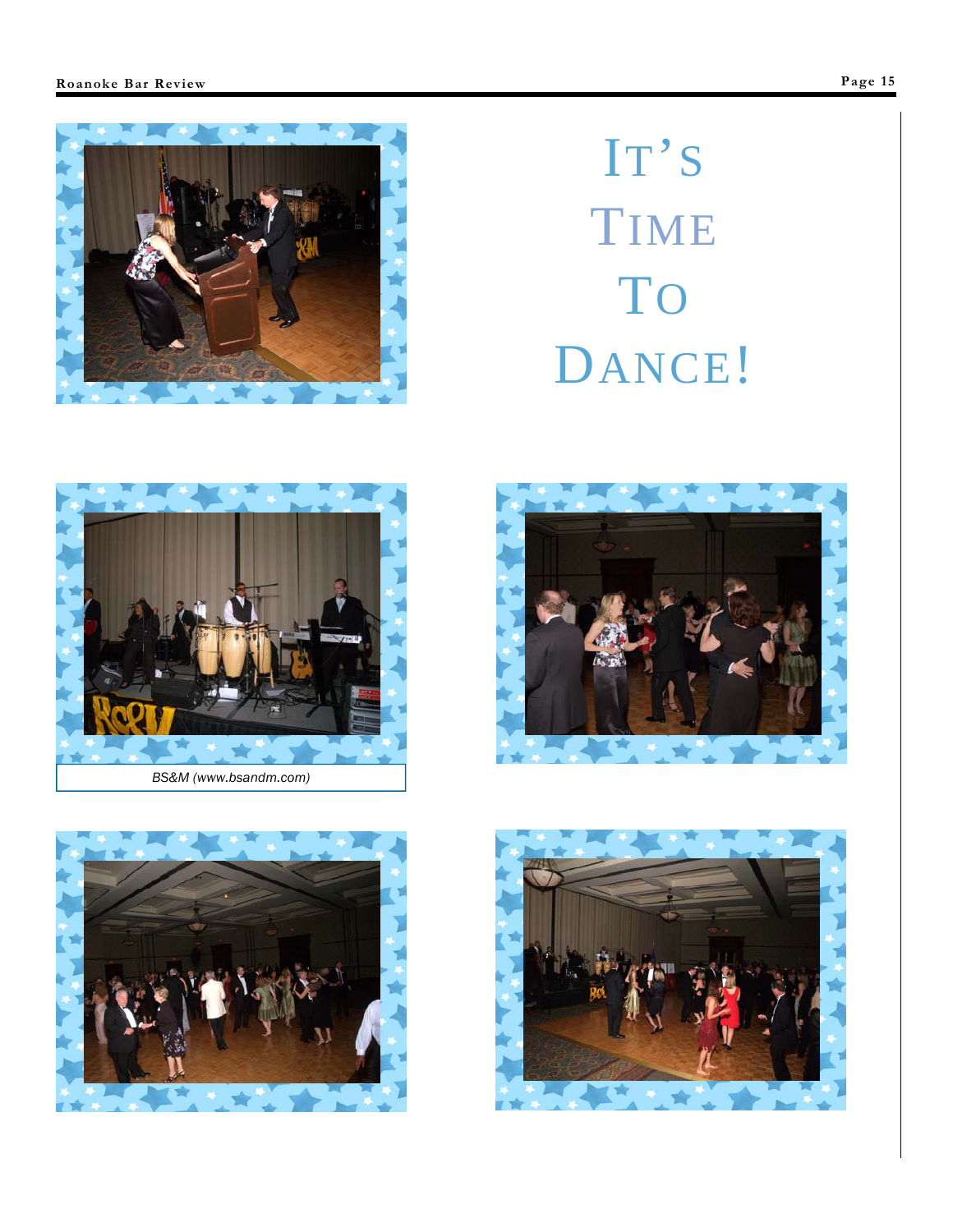



*Wade Anderson, Steve and Kendra Roberson* 



# THE GALA **CONTINUES**



Helen Dean, President of CASA, Zip and Vince Basile **Gina Anderton and Mike Norton Gina Anderton and Mike Norton** 

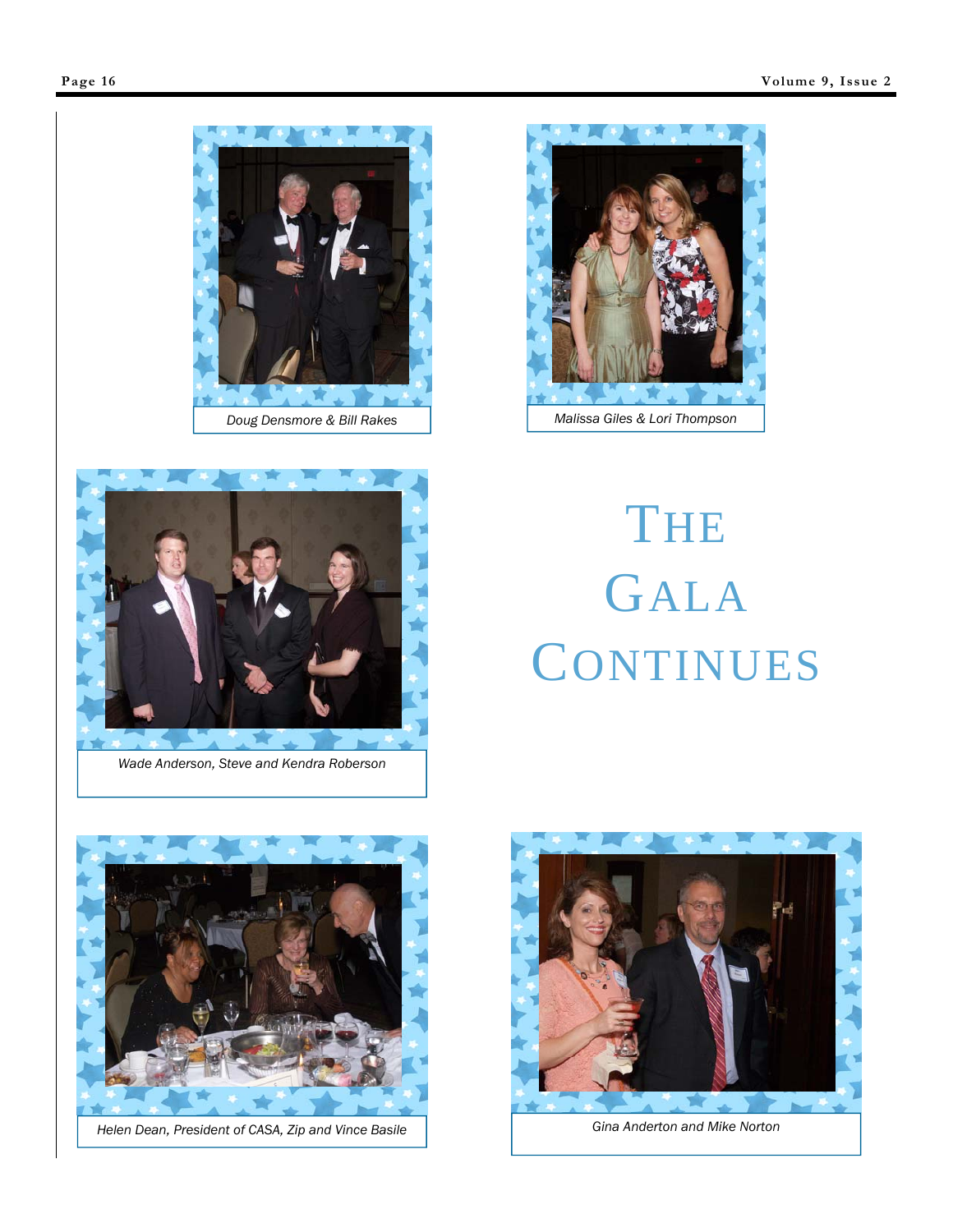

# FUN TIMES AT THE GALA



*Barbara and Roy Creasy* 



*Nick Conte, Judge Michael Urbanski, and Ellen Urbanski* Brett and Colleen Marston, Whitney and Todd Leeson



*Linda and Rod Gustad* 

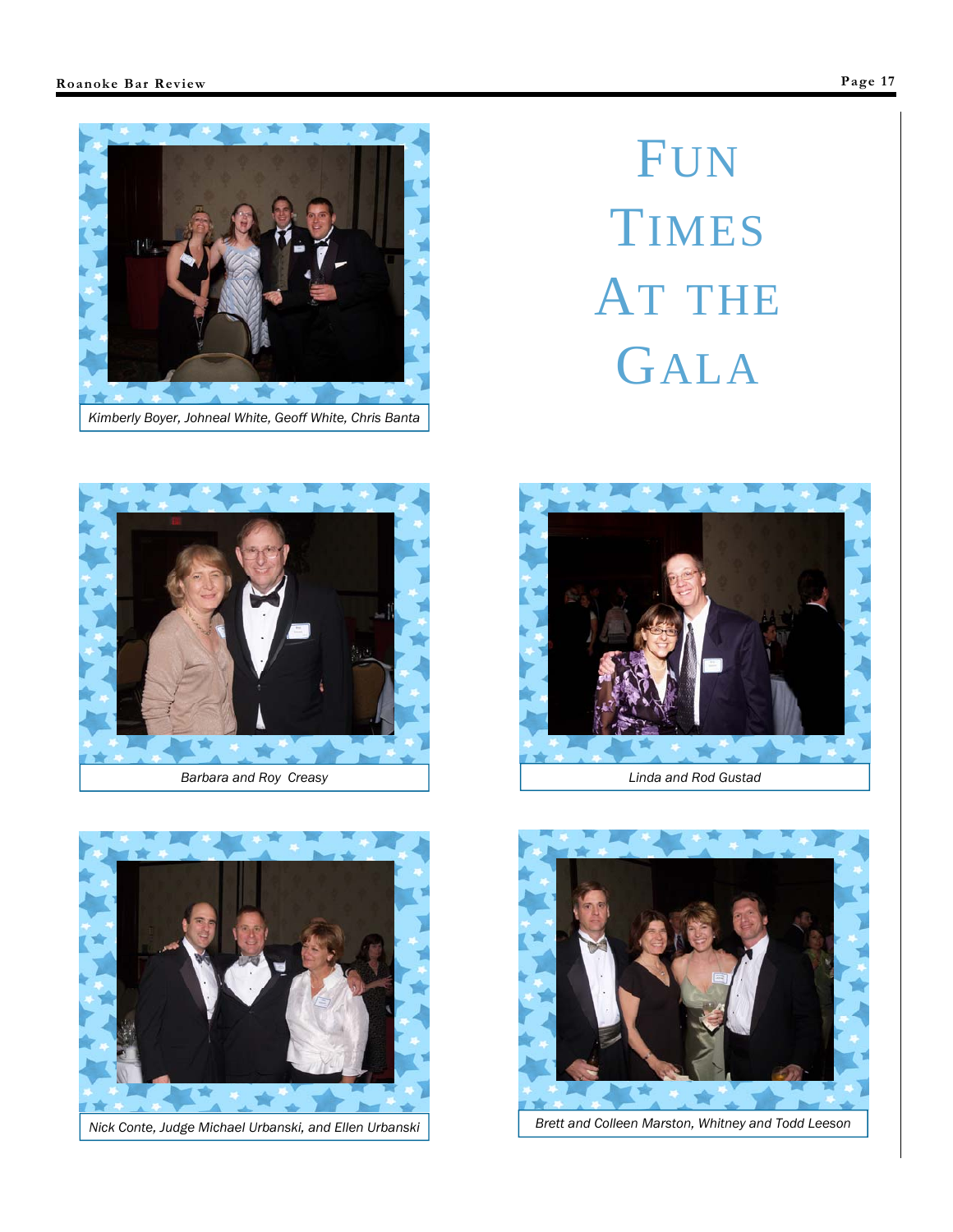# AGEE CONFIRMED FOR FOURTH CIRCUIT J UDGESHIP

Justice G. Steven Agee of the Supreme Court of Virginia was unanimously confirmed by the Senate on May 20, 2008, to the United States Court of Appeals for the Fourth Circuit. Agee, a Salem resident, has served on Virginia's highest court since 2003. From 2001 to 2003, he served on the Court of Appeals of Virginia. Prior to becoming a judge, Agee worked for more than twenty years in private law practice. He was a named shareholder in the law firm of Osterhoudt, Ferguson, Natt, Aheron, and Agee from 1980 to 2001. From 1982 to 1994, he represented the City of Salem and parts of Roanoke and Montgomery Counties as an elected Delegate to the Virginia General Assembly. Agree holds an undergraduate degree from Bridgewater College, a law degree from the University of Virginia School of Law, and an LLM degree in Taxation from the New York University School of Law.

# CONRAD NOMINATED FOR FOURTH CIRCUIT J UDGESHIP

United States District Judge Glen E. Conrad has been nominated by President Bush in early May for a judgeship on the United States Court of Appeals for the Fourth Circuit. His nomination must now be confirmed by the Senate. Conrad began his legal career as a law clerk for Judge Ted Dalton and Judge James C. Turk in the District Court for the Western District of Virginia. Then, for nearly thirty years, he served as United

States Magistrate Judge for the Western District, in the Abingdon, Charlottesville, and Roanoke Divisions of the court. When Judge Turk took senior status in 2002, President Bush nominated Conrad for the District Court judgeship, and the Senate unanimously confirmed that nomination in 2003. Conrad received his undergraduate and law degrees from the College of William and Mary.

# BROWNLEE ANNOUNCES RUN FOR VIRGINIA ATTORNEY GENERAL

John L. Brownlee, on May 17, 2008, declared himself a candidate for the position of Attorney General of Virginia in the November 2008 election. Just weeks earlier, Brownlee had resigned his position as United States Attorney for the Western District of Virginia, effective May 16, 2008, after seven years in that position. He previously served as an Assistant United States Attorney for the District of Columbia and as Law Clerk to United States District Judge Samuel

G. Wilson. Brownlee is a graduate of Washington and Lee University and the College of William and Mary. Prior to entering law school, Mr. Brownlee served as an infantry officer in the United States Army and successfully completed the Army's Airborne and Ranger programs. John and his wife, Lee Ann Necessary Brownlee, have two daughters and reside in Roanoke, Virginia.